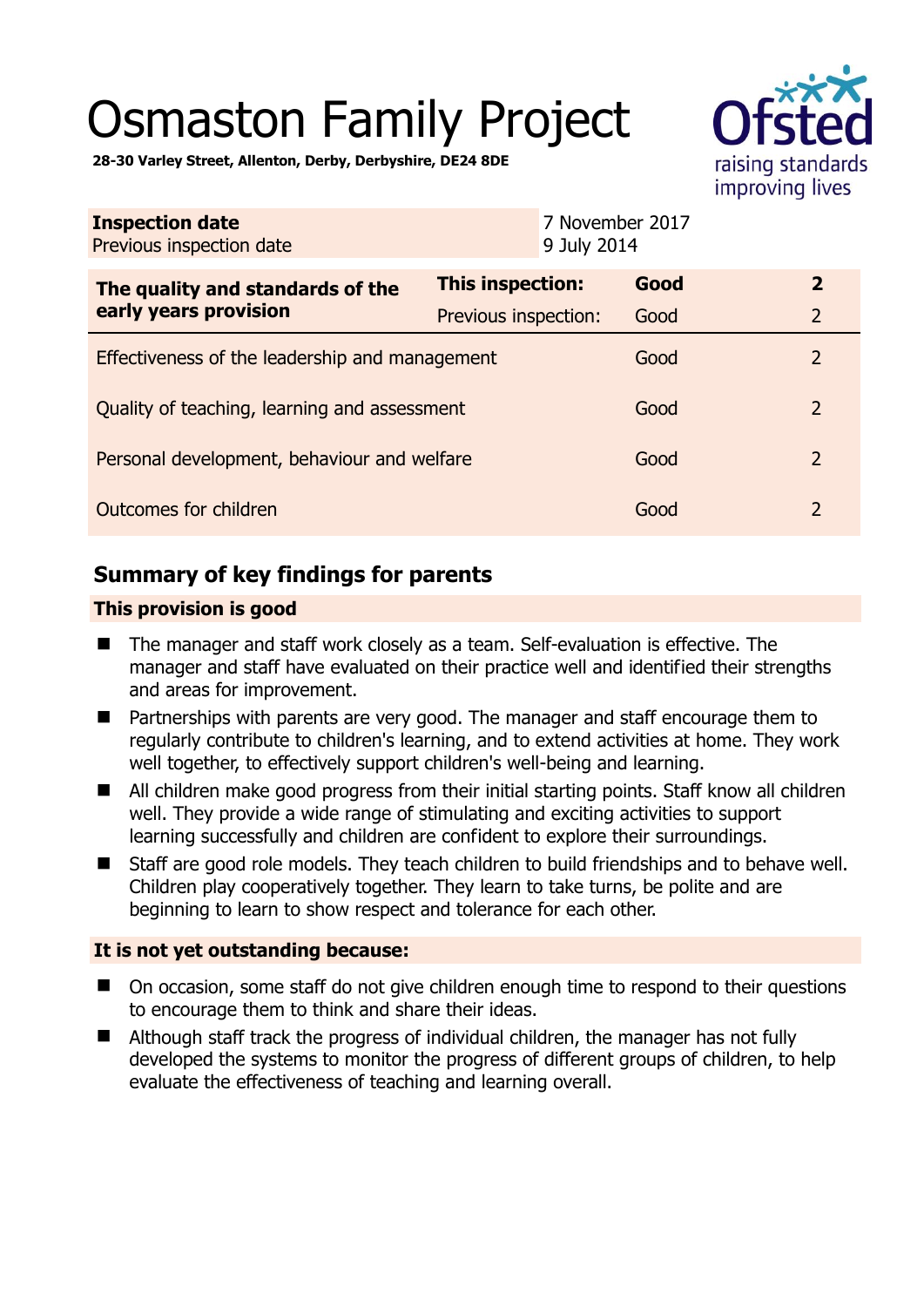# **What the setting needs to do to improve further**

#### **To further improve the quality of the early years provision the provider should:**

- $\blacksquare$  give children more time and opportunity to think and answer questions
- use information gathered from assessments more effectively, to monitor the progress made by different groups of children and to help evaluate the quality of teaching and learning overall.

## **Inspection activities**

- The inspector undertook a tour of the premises with the manager and spoke to the children and staff at appropriate times during the inspection. She held discussions with the manager throughout the inspection.
- $\blacksquare$  The inspector observed staff interactions with the children and the quality of teaching during a range of activities, indoors and outdoors.
- The inspector carried out a joint evaluation of outdoor activities with the manager.
- The inspector took account of the views of parents and carers spoken to during the inspection.
- The inspector discussed the children's progress with the key person and manager. She also discussed the staff's suitability and qualifications and the pre-school's action plan with the manager.

## **Inspector**

Janice Hughes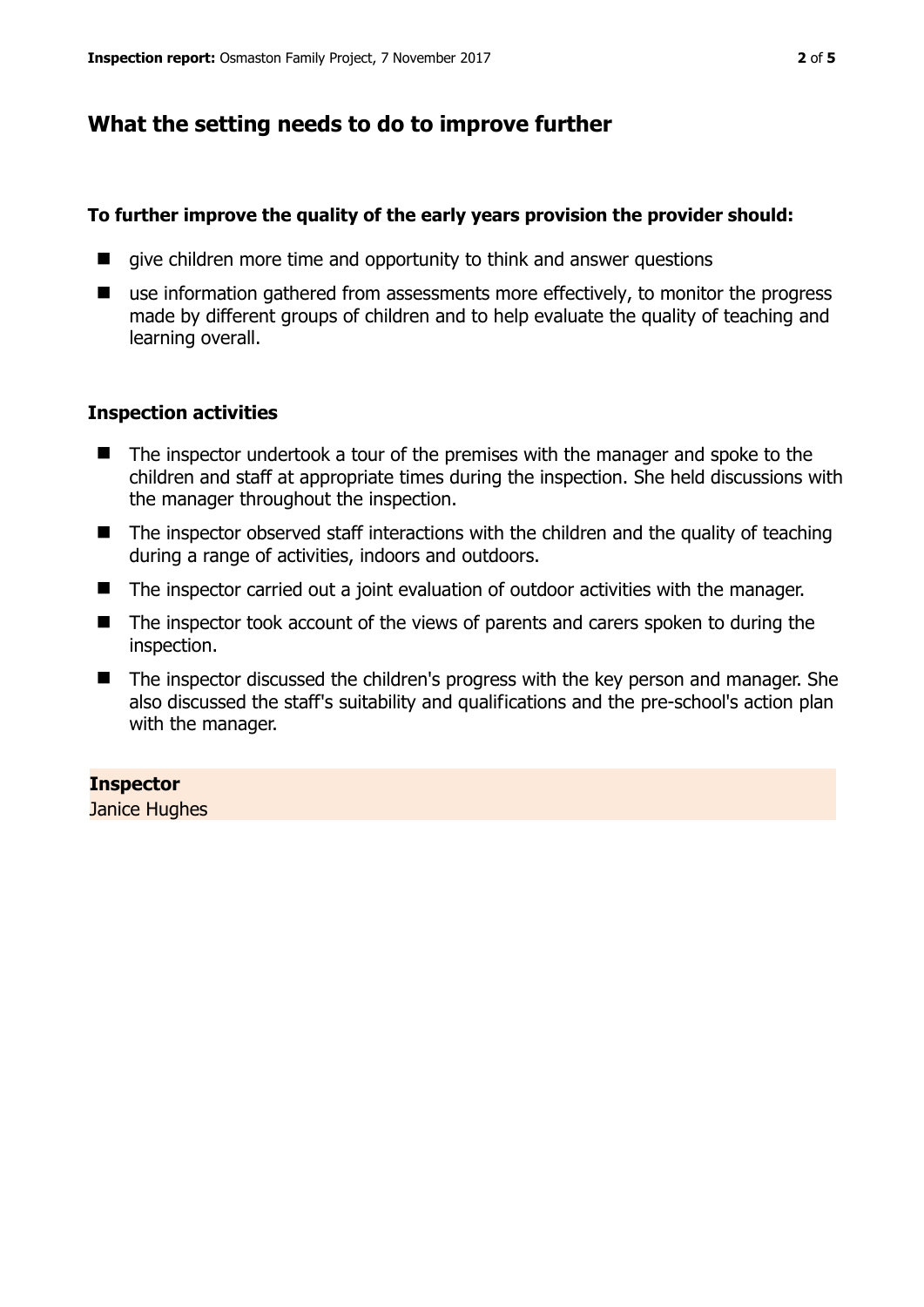## **Inspection findings**

#### **Effectiveness of the leadership and management is good**

Safeguarding is effective. The manager and staff have a secure knowledge of safeguarding issues. They update their knowledge regularly on child protection matters and are clear about the procedure to follow if they have concerns about a child's welfare. There are rigorous recruitment, induction and vetting procedures, to help ensure the continued suitability of staff. Staff have regular one-to-one appraisals and team meetings that help them reflect on their teaching. They attend training to help update their professional knowledge, which has a positive impact on children's learning. Managers have established links with a wide range of other professionals to help ensure continuity in children's care.

#### **Quality of teaching, learning and assessment is good**

Staff are well qualified and experienced. They use their knowledge well to successfully support children's learning overall. They interact positively with the children and motivate them well. Staff are skilled at involving children and extending their learning effectively. For example, they encourage children to explore pasta. Children enjoy the sensory experience as they scoop the pasta with spoons filling many different sizes of containers. Staff use the activity well and promote early mathematical skills as they talk about how many containers are full and empty. Children are eager to take part in singing. They join in with the actions. Staff maintain children's interest and encourage good concentration. Children learn about the natural world in interesting activities. For example, they enjoy exploring the leaves and crunching them in their hands, while learning about autumn.

#### **Personal development, behaviour and welfare are good**

Staff are cheerful and welcoming. The environment is well organised. Children can make their own choices about what they would like to play with. They are confident and happy when they arrive at the pre-school. They form strong bonds with the staff and show affection towards them. Staff teach children to adopt healthy lifestyles. For example, children enjoy their snack time. Staff use this opportunity to encourage the children to follow good hygiene routines, eat healthy food and learn to clean their teeth. Staff support children's physical well-being effectively. Children have regular access to fresh air and take pleasure in exploring and investigating the outdoor area. Children learn to respect people's differences as they explore cultures and beliefs.

#### **Outcomes for children are good**

Children enjoy their time at the pre-school. They are gaining skills for their future learning. They are sociable and develop good relationships with their friends. They are becoming independent and are eager and motivated to join in with the activities. Children's early literacy and mathematical skills are developing well.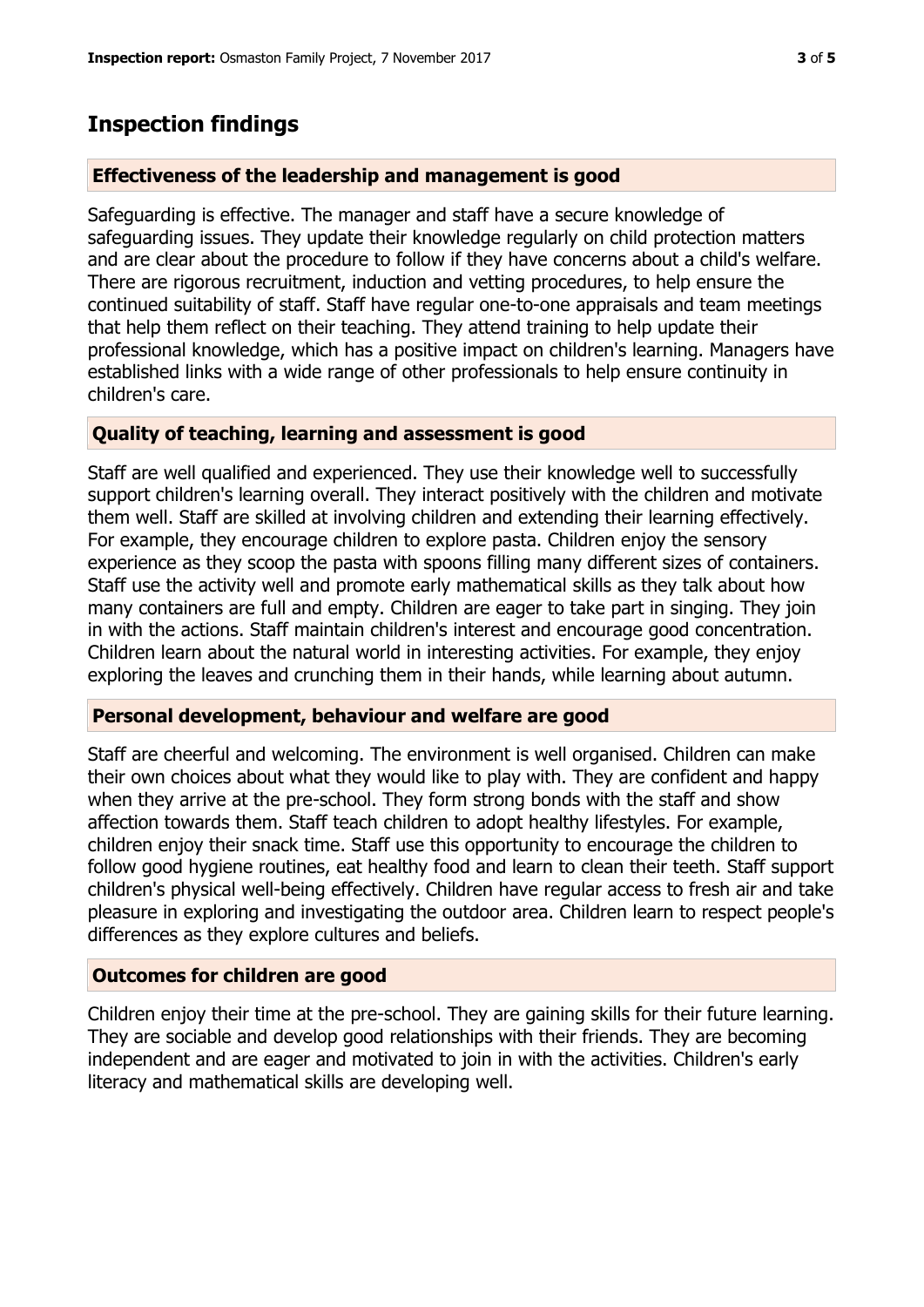# **Setting details**

| Unique reference number                             | 206145                                                                               |  |
|-----------------------------------------------------|--------------------------------------------------------------------------------------|--|
| <b>Local authority</b>                              | Derby, City of                                                                       |  |
| <b>Inspection number</b>                            | 1103114                                                                              |  |
| <b>Type of provision</b>                            | Sessional provision                                                                  |  |
| Day care type                                       | Childcare - Non-Domestic                                                             |  |
| <b>Registers</b>                                    | Early Years Register, Compulsory Childcare<br>Register, Voluntary Childcare Register |  |
| Age range of children                               | $2 - 3$                                                                              |  |
| <b>Total number of places</b>                       | 16                                                                                   |  |
| Number of children on roll                          | 8                                                                                    |  |
| Name of registered person                           | <b>Nacro</b>                                                                         |  |
| <b>Registered person unique</b><br>reference number | RP519167                                                                             |  |
| Date of previous inspection                         | 9 July 2014                                                                          |  |
| <b>Telephone number</b>                             | 01332 384414                                                                         |  |

Osmaston Family Project registered in 1996 and is run by a charity organisation known as Nacro. There are three members of staff, two of whom hold appropriate early years qualifications at level 3 and the manager holds a degree in early years childhood studies. The pre-school is open Monday to Friday, from 9am until 12 noon and 12.45pm until 3.45pm, term time only. The pre-school provides funded early education for two-year-old children.

This inspection was carried out by Ofsted under sections 49 and 50 of the Childcare Act 2006 on the quality and standards of provision that is registered on the Early Years Register. The registered person must ensure that this provision complies with the statutory framework for children's learning, development and care, known as the early years foundation stage.

Any complaints about the inspection or the report should be made following the procedures set out in the guidance 'Complaints procedure: raising concerns and making complaints about Ofsted', which is available from Ofsted's website: www.gov.uk/government/organisations/ofsted. If you would like Ofsted to send you a copy of the guidance, please telephone 0300 123 4234, or email enquiries@ofsted.gov.uk.